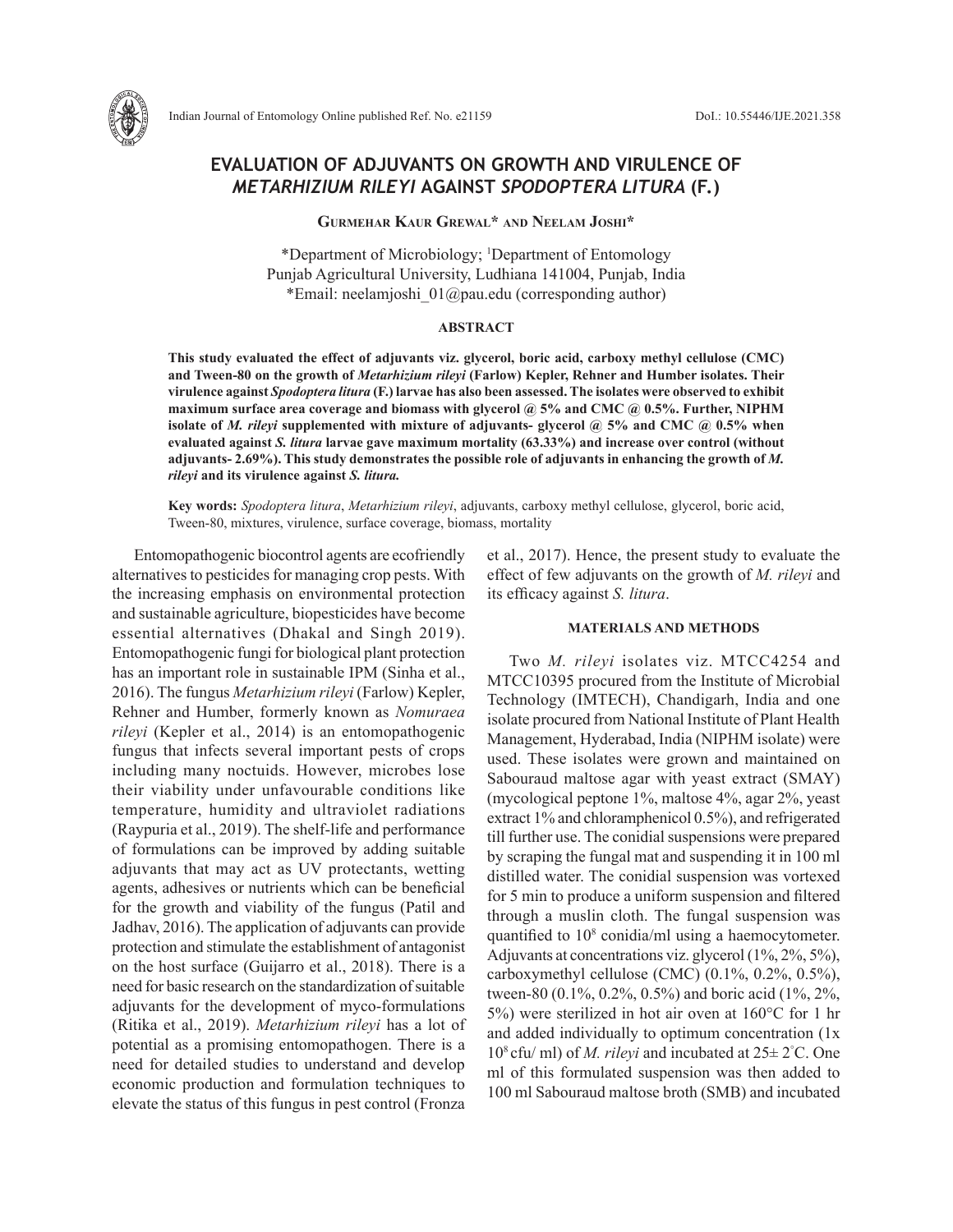at  $25\pm 2$ °C for 10 days following the methodology of Patil and Jadhav (2016). The surface area coverage was recorded according to Ritika et al. (2019) on  $7<sup>th</sup>$  day after inoculation (DAI) and the fungal biomass was recorded 10 days after inoculation. There were ten treatments with three replicates each.

For bioassay studies, *Spodoptera litura* larvae and eggs were collected from cabbage and reared in the laboratory on cabbage leaves placed in glass jars covered with muslin cloth at ambient environmental conditions  $(25 \pm 2^{\circ}C)$ . The food was changed daily. Conidial suspension was prepared by individually supplementing three *M. rileyi* formulations  $\omega$  1x 10<sup>8</sup> cfu/ ml with a mixture of adjuvants (glycerol  $(2.5\%)$  $+$  CMC  $(20.5\%)$ . Laboratory bioefficacy study was carried out against 2nd instar larvae of *S. litura* by leafdip method according to Devi et al. (2003). Leaves were dipped in this supplemented conidial suspension, and larvae were released on to the treated leaves kept in plastic containers. Each replication consisted of 20 larvae, and there were six replications. Fresh untreated leaves were provided daily. The control larvae were kept on leaves treated with *M. rileyi* alone (without adjuvants). The cumulative % mortality and increase in mortality over control (*M. rileyi* without adjuvants) was recorded 5, 7 and 10 days after treatment (DAT). The dead larvae were transferred to petri plates containing moist paper to confirm the cause of death. The data were subjected to one-way ANOVA in SPSS 16.0. Means were compared by Tukey's post-hoc test (p=0.05).

# **RESULTS AND DISCUSSION**

Growth of *M. rileyi* isolates on media supplemented individually with adjuvants was recorded as surface area covered and biomass produced; surface area covered was recorded at 7<sup>th</sup> day after inoculation (Table 1). In *M*. *rileyi* (NIPHM isolate), growth in media supplemented with adjuvants ranged from 35.0 to 98.33%, and surface area covered were statistically significant over control (without adjuvants) except for treatment supplemented with boric acid; in this isolate, glycerol  $\omega$  5% (98.33%) gave maximum surface growth and at par with glycerol  $(a)$  2% (95.0%); glycerol and CMC supported the maximum growth on all days of observation. Biomass observed after 10 days of treatment revealed that *M. rileyi* NIPHM isolate produced maximum biomass (1.50 g/ 100ml) in media supplemented with glycerol  $(a)$ 5%; this was followed by CMC  $(a)$  0.5%  $(0.95 \text{ g})$ 100ml); and the least (0.48 g/100ml) was in media supplemented with boric acid  $\omega$  5%. All isolates of *M. rileyi* recorded maximum surface area and biomass in media supplemented with a higher concentration of glycerol (5%) and CMC (0.5%). These results are similar to those obtained by Patil and Jadhav (2016) who evaluated various chemicals and oils, and combinations thereof, as adjuvants with *N. rileyi*; maximum biomass was on CMC  $\omega$  0.5% followed by glycerol  $\omega$ 2%. The maximum surface area and biomass of *M. anisopliae*  were observed with glycerol  $\omega$  10% by Boruah et al. (2015); Raypuria et al., (2019) studied its compatibility with various adjuvants and observed minimum growth

|                      |               | <b>NIPHM</b>          |                       | <b>MTCC 4254</b>     |                      | <b>MTCC 10395</b>    |                    |
|----------------------|---------------|-----------------------|-----------------------|----------------------|----------------------|----------------------|--------------------|
|                      | Concentration | Surface               | <b>Biomass</b>        | Surface              | <b>Biomass</b>       | Surface              | <b>Biomass</b>     |
| Treatments           | $(\%)$        | area at               | at                    | area at              | at                   | area at              | at                 |
|                      |               | 7 DAI                 | 10 DAI                | 7 DAI                | 10 DAI               | 7 DAI                | 10 DAI             |
| M. rileyi+ Glycerol  |               | 93.33ba               | $0.78$ dcb            | $75.00^{ba}$         | $0.79$ <sup>cb</sup> | $86.67$ <sup>a</sup> | $0.70^{ba}$        |
|                      | 2             | 95.00a                | $0.90$ <sup>cb</sup>  | 88.33 <sup>a</sup>   | $0.81$ cb            | 91.67 <sup>a</sup>   | 0.77a              |
|                      | 5             | 98.33 <sup>a</sup>    | 1.50 <sup>a</sup>     | 93.33 <sup>a</sup>   | 0.99a                | 95.00a               | $0.82^{a}$         |
| M. rileyi+ CMC       | 0.1           | $80.00$ cba           | $0.68$ <sup>ed</sup>  | $86.67$ <sup>a</sup> | 0.70 <sup>dc</sup>   | 88.33 <sup>a</sup>   | 0.67 <sup>ba</sup> |
|                      | 0.2           | $90.00^{ba}$          | $0.77$ dcb            | 91.67 <sup>a</sup>   | $0.72$ dcb           | $90.00$ <sup>a</sup> | 0.71 <sup>ba</sup> |
|                      | 0.5           | 93.33ba               | $0.95^{b}$            | 93.33ª               | 0.88 <sup>ba</sup>   | 93.33 <sup>a</sup>   | 0.76 <sup>a</sup>  |
| M. rileyi+ Tween 80  | 0.1           | 51.67 <sup>ed</sup>   | $0.57$ <sup>fe</sup>  | $50.00^{dcb}$        | $0.56$ <sup>ed</sup> | 31.67 <sup>b</sup>   | 0.37 <sup>d</sup>  |
|                      | 0.2           | $66.67$ <sup>dc</sup> | 0.64 <sup>fed</sup>   | $60.00^{cb}$         | 0.60 <sup>ed</sup>   | $33.33^{b}$          | $0.55^{cb}$        |
|                      | 0.5           | $75.00^{cb}$          | $0.71$ <sup>ed</sup>  | $75.00^{ba}$         | 0.65 <sup>dc</sup>   | 45.00 <sup>b</sup>   | $0.70^{ba}$        |
| $M.$ rileyi+         |               | $50.00$ <sup>ed</sup> | $0.74$ <sup>edc</sup> | $50.00$ dcb          | 0.69 <sup>dc</sup>   | 41.67 <sup>b</sup>   | 0.67 <sup>ba</sup> |
| Boric Acid           | 2             | $40.00^{\circ}$       | 0.69 <sup>ed</sup>    | $43.33^{de}$         | $0.64^{dc}$          | 31.67 <sup>b</sup>   | $0.66^{ba}$        |
|                      | 5             | $35.00^{\circ}$       | 0.48 <sup>f</sup>     | $38.33^{de}$         | $0.55$ <sup>ed</sup> | 30.00 <sup>b</sup>   | $0.46^{dc}$        |
| M. rileyi (Control*) |               | $46.67^{\circ}$       | $0.47$ <sup>f</sup>   | 30.00 <sup>d</sup>   | $0.45^{\circ}$       | 40.00 <sup>b</sup>   | $0.44^{dc}$        |

Table 1. Effect of adjuvants on growth of *M. rileyi* isolates

\**M. rileyi* without adjuvant; DAI= Days after inoculation; Mean value followed by same letter (a, b, c, d, e) in vertical column not significantly different (Tukey's post hoc test,  $p=0.05$ )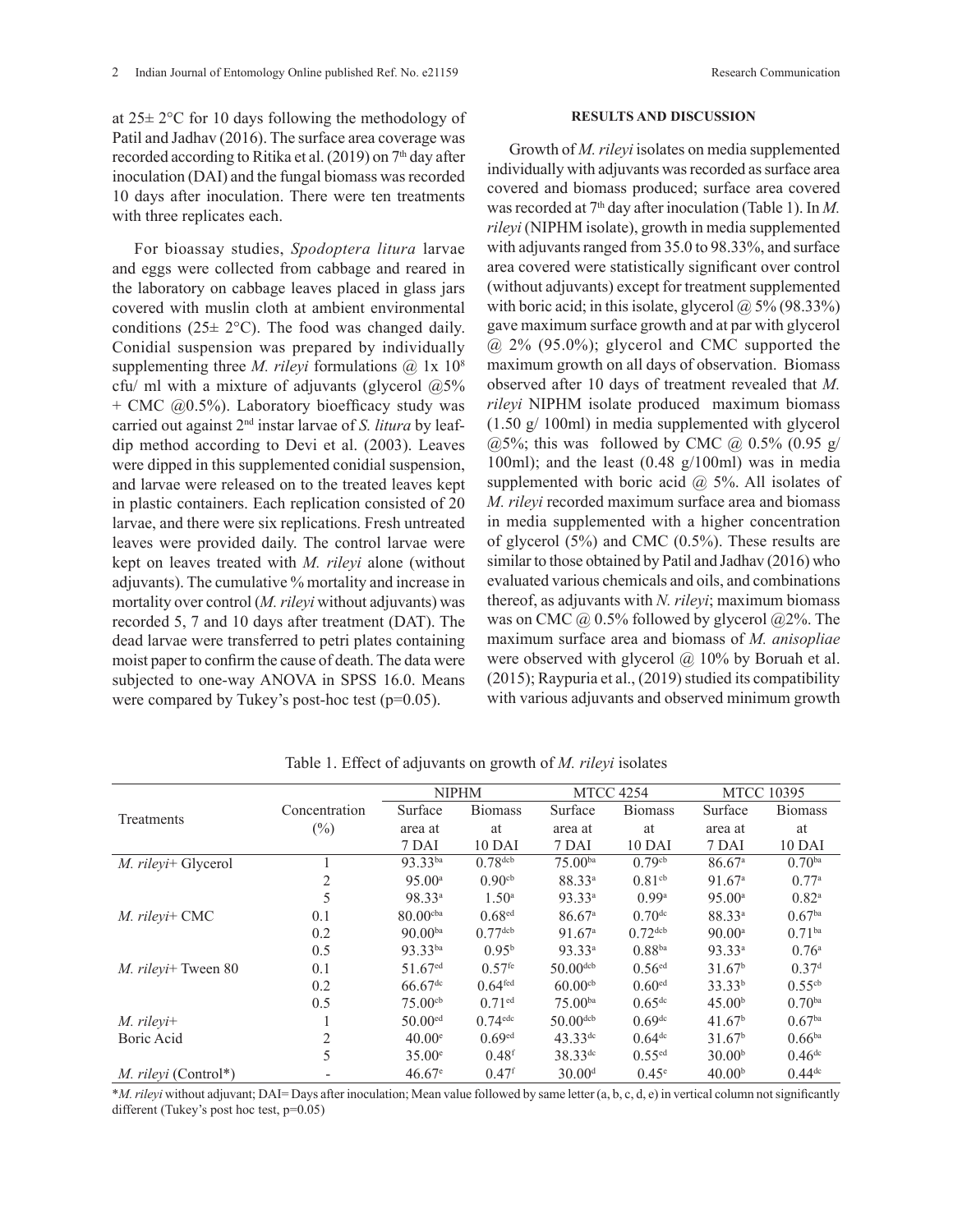inhibition with CMC, also a higher concentration of CMC (0.5%) supported maximum radial growth and highest spore load. The growth of the fungus on higher concentration of CMC was attributed to the possible release of cellulolytic enzymes by *M. anisopliae* on CMC, which are necessary in the natural biodegradation to carbon and are therefore, essential for growth of microorganisms (Betty et al., 2013). The properties of CMC as an adjuvant include sticker, binder and stabilizer, while glycerol acts as humectant, carrier and osmotic protectant (Raypuria et al., 2019).

Babu et al. (2014) conducted compatibility studies of *M. anisopliae* with pesticides, insecticides and botanicals and reported that boric acid had a detrimental effect on growth of all fungal isolates. Boric acid inhibited fungal growth in *P. variotii* and *Trichoderma* strains (Ang et al., 2011). Surfactants reduce the surface tension of aqueous solutions by wetting of surfaces. However, the antifungal activity of surfactants depends on the length of the alkyl chain (Jackson et al., 2009). Various types of adjuvants that can improve spore adhesion or provide protection from adverse environmental conditions are often necessary to improve the performance of a biocontrol agent. However, some adjuvants can also be toxic to certain fungi (Wyss et al., 2004).

Against 2nd instar larvae of *S. litura,* after 5 days of treatment (DAT), the cumulative % mortality was not significantly different among isolates (Table 2); after 7 DAT, maximum mortality was observed with *M. rileyi* NIPHM (46.67%) followed by MTCC 4254 (40.00%); and maximum mortality (63.33%) was in *M. rileyi* NIPHM followed by MTCC 4254 (58.33%) at 10 DAT; though not statistically significant, an increase in mortality over control (*M. rileyi* without adjuvants) was observed in all isolates. The increase in mortality over control in *M. rileyi* NIPHM, MTCC 4254 and MTCC 10395 isolates was observed to be 3.71%, 4.35% and 5.01% at 7 DAT and 2.69%, 2.94% and 3.85% at 10 DAT respectively. Boruah et al. (2015), evaluated the efficacy of bioformulation of *M. anisopliae* against cowpea aphid under pot and field conditions. They observed mortality of 30.16% when supplemented with glycerol  $\omega$  10%; 50.00% when supplemented with sunflower oil  $\omega$  0.5 %; and up to 80.00% when supplemented with both glycerol  $\omega$  10% + sunflower oil @ 0.5% after thirty days of spraying. It was suggested that the addition of adjuvants and oils reduced conidial desiccation and increased the efficacy. Williams et al. (2000) studied the potential of different adjuvants for increasing the virulence of *Verticillium lecanii* and observed an additive improvement in infection with glycerol. Glycerol is a polyhydric alcohol that plays an important role in fungal growth when humidity fluctuates (Jennings 1995).

The production of hydrolytic enzymes by the microorganism is one of the mechanisms involved in biocontrol. The type of nutrients and their amount in the formulation must allow sufficient production of these hydrolytic enzymes (Stack et al., 1988). The increase in mortality observed in present study when supplemented with adjuvants, though not statistically significant, might be due to an increased level of hydrolytic enzymes secreted by the fungus in presence of these adjuvants that act as nutrients, adhesives, etc. Kim et al. (2010) described the role of certain adjuvants in promoting the aphicidal activity of *Beauveria bassiana* enzyme precipitate. It is concluded from the present study that media supplemented with glycerol  $(Q\bar{Q})$  5%) and CMC  $(Q\bar{Q})$  0.5%) improved growth of *M*.

|                   | % mortality |                     |               |          |             |               |          |               |          |
|-------------------|-------------|---------------------|---------------|----------|-------------|---------------|----------|---------------|----------|
| Treatments        | 5 DAT       |                     |               | 7 DAT    |             |               | 10 DAT   |               |          |
|                   |             |                     | $\frac{0}{0}$ |          |             | $\frac{0}{0}$ |          | $\frac{0}{0}$ |          |
|                   | Control*    | With<br>Adjuvants** | increase      | Control* | With        | increase      | Control* | With          | increase |
|                   |             |                     | over          |          | Adjuvants** | over          |          | Adjuvants**   | over     |
|                   |             |                     | control       |          |             | control       |          |               | control  |
| M. rileyi         | 30.00       | 31.66               | 5.53          | 45.00    | 46.67       | 3.71          | 61.67    | 63.33         | 2.69     |
| <b>NIPHM</b>      | (33.02)     |                     |               | (42.10)  |             |               | (51.78)  | (52.77)       |          |
| M. rileyi         | 26.67       | 28.33               | 6.22          | 38.33    | 40.00       | 4.35          | 56.67    | 58.33         | 2.94     |
| <b>MTCC 4254</b>  | (31.05)     |                     |               | (38.17)  |             |               | (48.84)  | (49.81)       |          |
| M. rileyi         | 26.67       | 26.67               | $\theta$      | 33.33    | 35.00       | 5.01          | 43.33    | 45.00         | 3.85     |
| <b>MTCC 10395</b> | (30.98)     |                     |               | (35.20)  |             |               | (41.14)  | (42.10)       |          |
| CD (5%)           | 8.96        | NS                  |               | 9.69     | NS          |               | 6.90     | 7.26          |          |

Table 2. Mortality of *S. litura* larvae by *M. rileyi* supplemented with adjuvants

Critical difference (CD), p= 0.05; DAT= days after treatment; \**M. rileyi* formulation without adjuvants; \*\**M. rileyi*supplemented with CMC  $@$  0.5% + glycerol  $@$  5%; Values in parenthesis arc sine transformed values.